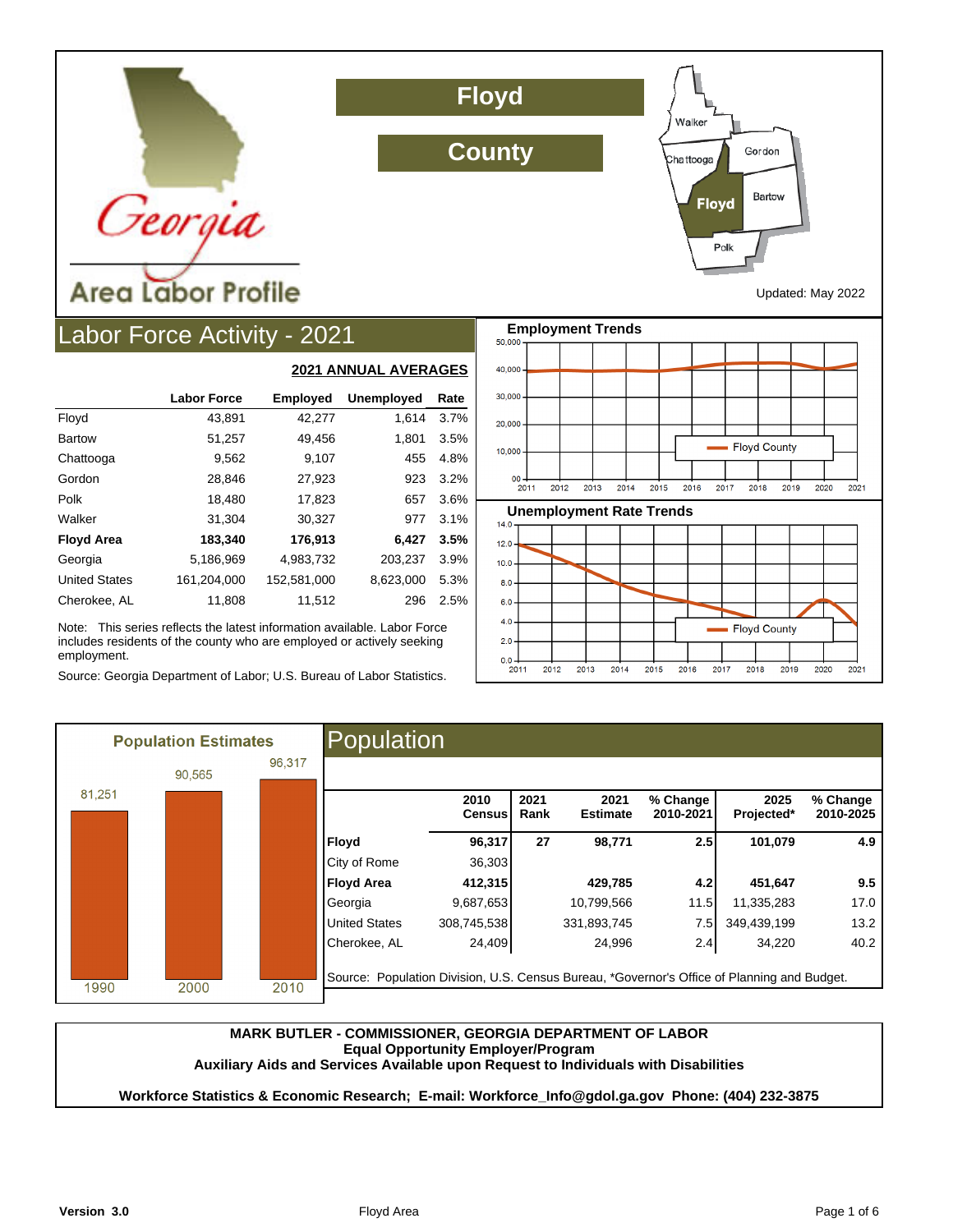# Industry Mix - 4th Quarter of 2021

|                                                                                | <b>Floyd</b>   |                   |                | <b>Floyd Area</b> |                 |                   |                |               |
|--------------------------------------------------------------------------------|----------------|-------------------|----------------|-------------------|-----------------|-------------------|----------------|---------------|
|                                                                                | <b>NUMBER</b>  | <b>EMPLOYMENT</b> |                | <b>WEEKLY</b>     | <b>NUMBER</b>   | <b>EMPLOYMENT</b> |                | <b>WEEKLY</b> |
| <b>INDUSTRY</b>                                                                | OF FIRMS       | <b>NUMBER</b>     | <b>PERCENT</b> | <b>WAGE</b>       | <b>OF FIRMS</b> | <b>NUMBER</b>     | <b>PERCENT</b> | <b>WAGE</b>   |
| Goods-Producing                                                                | 273            | 7,338             | 18.6           | 1,305             | 1,342           | 40,741            | 29.9           | 1,178         |
| Agriculture, Forestry, Fishing and Hunting                                     | 22             | 151               | 0.4            | 753               | 90              | 531               | 0.4            | 864           |
| Mining, Quarrying, and Oil and Gas<br>Extraction                               | $\overline{2}$ | $\star$           | $\star$        | $\star$           | 8               | 180               | 0.1            | 1,288         |
| Construction                                                                   | 135            | 801               | 2.0            | 1,072             | 735             | 4,752             | 3.5            | 1,245         |
| Manufacturing                                                                  | 114            | 6,354             | 16.1           | 1,348             | 509             | 35,277            | 25.9           | 1,173         |
| Food                                                                           | 10             | 1,079             | 2.7            | 1,582             | 28              | 2,336             | 1.7            | 1,286         |
| Beverage and Tobacco Product                                                   | 1              |                   | $\star$        | $\star$           | 4               |                   | $\star$        |               |
| <b>Textile Mills</b>                                                           | 5              | 802               | 2.0            | 1,061             | 41              | 5,198             | 3.8            | 952           |
| <b>Textile Product Mills</b>                                                   | 5              | 23                | 0.1            | 3,129             | 62              | 7,037             | 5.2            | 1,140         |
| <b>Wood Product</b>                                                            | 9              | 428               | 1.1            | 1,348             | 23              | 796               | 0.6            | 1,202         |
| Paper                                                                          | 3              | $\star$           | $\star$        | $\star$           | 12              | 888               | 0.7            | 1,918         |
| Printing and Related Support Activities                                        | 6              |                   | $\star$        | $\star$           | 21              | 239               | 0.2            | 934           |
| Petroleum and Coal Products                                                    | 1              | $\star$           | $\star$        | $\star$           | 5               | 40                | 0.0            | 1,455         |
| Chemical                                                                       | 10             | 302               | 0.8            | 1,157             | 55              | 2,570             | 1.9            | 1,296         |
| <b>Plastics and Rubber Products</b>                                            | 6              | 336               | 0.9            | 1,400             | 34              | 3,775             | 2.8            | 1,293         |
| Nonmetallic Mineral Product                                                    | 3              | $\star$           | $\star$        | $\star$           | 24              | 424               | 0.3            | 1,933         |
| <b>Primary Metal</b>                                                           | 5              | 368               | 0.9            | 1,730             | 9               | 1,005             | 0.7            | 1,669         |
| <b>Fabricated Metal Product</b>                                                | 15             | 705               | 1.8            | 1,537             | 65              | 1,525             | 1.1            | 1,245         |
|                                                                                | 8              | 194               | 0.5            | 1,018             | 31              | 911               | 0.7            | 1,331         |
| Machinery                                                                      | $\overline{2}$ | $\star$           | $\star$        | $\star$           | 7               | 264               | 0.2            | 959           |
| <b>Computer and Electronic Product</b><br>Electrical Equipment, Appliance, and |                |                   |                |                   |                 |                   |                |               |
| Component                                                                      | $\overline{2}$ | $\star$           | $\star$        | $\star$           | 11              |                   | $\star$        |               |
| <b>Transportation Equipment</b>                                                | 7              | 927               | 2.3            | 935               | 20              | 3,470             | 2.5            | 1,039         |
| Furniture and Related Product                                                  | 8              | 265               | 0.7            | 927               | 31              | 1,155             | 0.8            | 967           |
| Miscellaneous                                                                  | 8              | 35                | 0.1            | 1,013             | 25              | 409               | 0.3            | 933           |
| Apparel                                                                        | 0              | $\mathbf 0$       | 0.0            | 0                 | 1               |                   | $\star$        |               |
| <b>Service-Providing</b>                                                       | 1,732          | 26,572            | 67.2           | 960               | 6,261           | 76,516            | 56.1           | 902           |
| <b>Utilities</b>                                                               | 7              | 253               | 0.6            | 1,940             | 14              | 761               | 0.6            | 2,062         |
| <b>Wholesale Trade</b>                                                         | 82             | 1,183             | 3.0            | 1,185             | 375             | 5,169             | 3.8            | 1,267         |
| <b>Retail Trade</b>                                                            | 371            | 4,712             | 11.9           | 703               | 1,289           | 16,542            | 12.1           | 666           |
| Transportation and Warehousing                                                 | 55             | 1,473             | 3.7            | 869               | 222             | 5,345             | 3.9            | 1,078         |
| Information                                                                    | 17             | 318               | 0.8            | 1,322             | 52              | 571               | 0.4            | 1,207         |
| Finance and Insurance                                                          | 108            | 869               | 2.2            | 1,436             | 381             | 2,946             | 2.2            | 1,361         |
| Real Estate and Rental and Leasing                                             | 70             | 276               | 0.7            | 1,031             | 263             | 929               | 0.7            | 919           |
| Professional, Scientific, and Technical<br>Services                            | 186            | 974               | 2.5            | 1,639             | 554             | 3,058             | 2.2            | 1,391         |
| Management of Companies and<br>Enterprises                                     | 3              | 80                | 0.2            | 1,151             | 14              | 465               | 0.3            | 1,743         |
| Administrative and Support and Waste<br>Management and Remediation Services    | 121            | 2,174             | 5.5            | 811               | 421             | 7,139             | 5.2            | 783           |
| <b>Educational Services</b>                                                    | 20             | 1,221             | 3.1            | 912               | 55              | 1,411             | 1.0            | 907           |
| Health Care and Social Assistance                                              | 305            | 8,071             | 20.4           | 1,243             | 811             | 15,825            | 11.6           | 1,153         |
| Arts, Entertainment, and Recreation                                            | 31             | 257               | 0.7            | 516               | 101             | 1,348             | 1.0            | 546           |
| Accommodation and Food Services                                                | 212            | 3,989             | 10.1           | 439               | 717             | 12,251            | 9.0            | 418           |
| <b>Other Services (except Public</b><br>Administration)                        | 144            | 721               | 1.8            | 810               | 463             | 2,344             | 1.7            | 866           |
| Unclassified - industry not assigned                                           | 139            | 108               | 0.3            | 1,135             | 529             | 409               | 0.3            | 1,236         |
| <b>Total - Private Sector</b>                                                  | 2,144          | 34,018            | 86.1           | 1,034             | 7,603           | 117,257           | 86.0           | 998           |
| <b>Total - Government</b>                                                      | 100            | 5,508             | 13.9           | 928               | 372             | 19,070            | 14.0           | 919           |
| <b>Federal Government</b>                                                      | 16             | 194               | 0.5            | 1,490             | 62              | 732               | 0.5            | 1,324         |
| <b>State Government</b>                                                        | 45             | 1,472             | 3.7            | 767               | 133             | 3,644             | 2.7            | 760           |
| <b>Local Government</b>                                                        | 39             | 3,842             | 9.7            | 962               | 177             | 14,694            | 10.8           | 938           |
| <b>ALL INDUSTRIES</b>                                                          | 2,244          | 39,526            | 100.0          | 1,020             | 7,975           | 136,326           | 100.0          | 987           |
| <b>ALL INDUSTRIES - Georgia</b>                                                |                |                   |                |                   | 351,397         | 4,607,081         |                | 1,294         |

Note: \*Denotes confidential data relating to individual employers and cannot be released. These data use the North American Industrial Classification System(NAICS) categories. Average weekly wage is derived by dividing gross payroll dollars paid to all employees - both hourly and salaried - by the average number of employees who<br>had earnings; average earnings are then divided by the due to rounding. All figures are 4th Quarter of 2021.

Source: Georgia Department of Labor. These data represent jobs that are covered by unemployment insurance laws.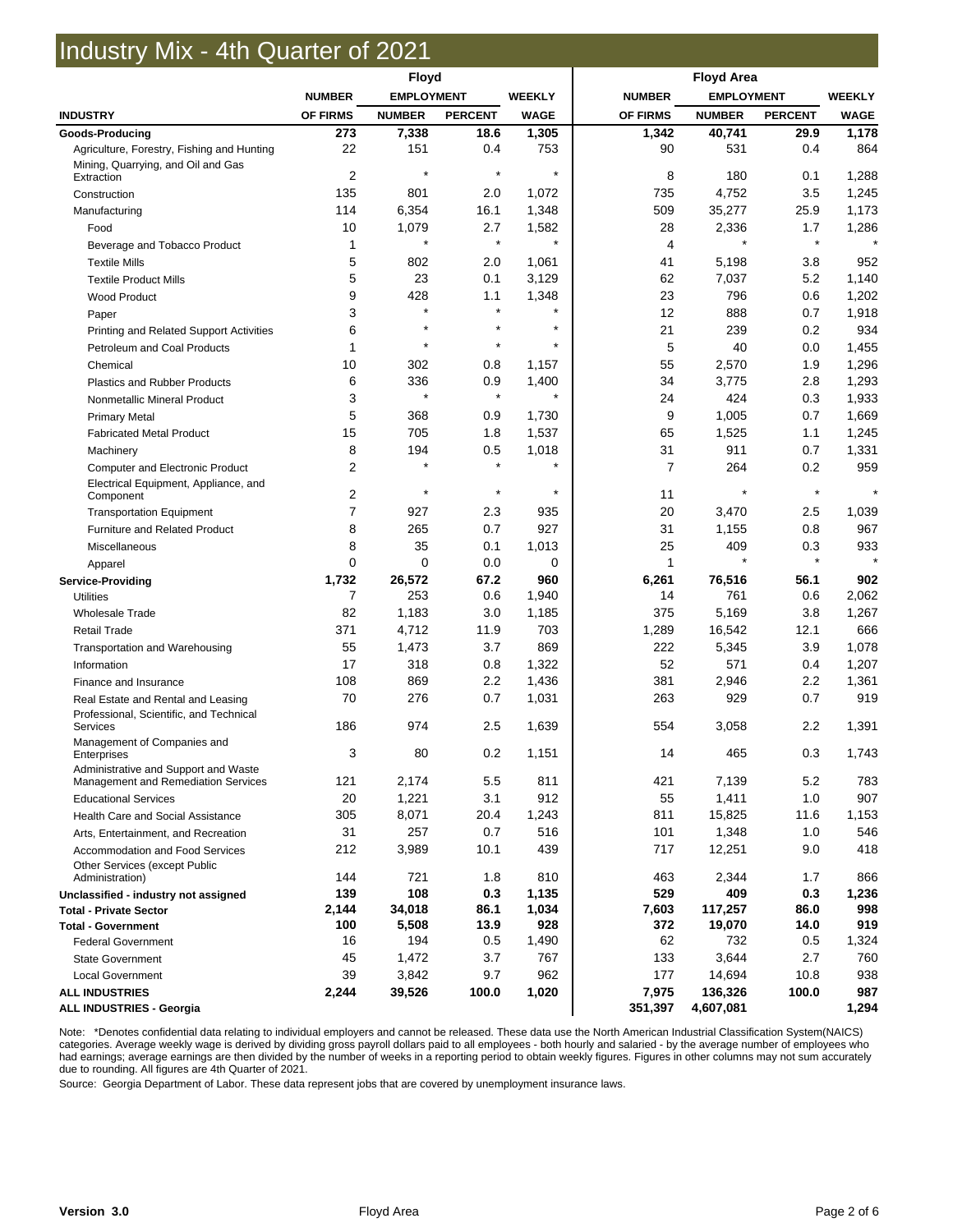#### **Floyd Per Capita Income Floyd Industry Mix 2021**

Source: U.S. Bureau of Economic Analysis

### \$41,238 \$39,314 \$38,524 \$37,204 \$36,470 2016 2017 2018 2019 2020

Source: See Industry Mix data on Page 2.



# Top Ten Largest Employers - 2021\*

**Floyd** 

**Floyd Area** 

|         | Berry College, Inc.                                                                                                                                      |                                   | <b>COUNTY</b> |
|---------|----------------------------------------------------------------------------------------------------------------------------------------------------------|-----------------------------------|---------------|
|         | F&P Georgia, A Division of F&P America Mfg, Inc.                                                                                                         |                                   |               |
|         | Floyd Healthcare Management, Inc.                                                                                                                        | Floyd Healthcare Management, Inc. | Floyd         |
|         | Gordon Hospital                                                                                                                                          | Gordon Hospital                   | Floyd         |
|         | Harbin Clinic, LLC                                                                                                                                       | Gordon Hospital                   | Gordon        |
|         | IF S                                                                                                                                                     | Meggitt (Rockmart), Inc.          | Polk          |
|         | International Paper Company<br>Keebler Company                                                                                                           | Mohawk Carpet Distribution LP     | Gordon        |
|         | Lowes Home Centers, Inc.                                                                                                                                 | <b>Roper Corporation</b>          | Walker        |
|         | Walmart                                                                                                                                                  | Shaw Industries Group, Inc.       | <b>Bartow</b> |
| *Note:  | Represents employment covered by unemployment                                                                                                            | Shaw Industries Group, Inc.       | Gordon        |
|         | insurance excluding all government agencies except<br>correctional institutions, state and local hospitals, state                                        | Shaw Industries Group, Inc.       | Walker        |
|         | colleges and universities. Data shown for the Fourth<br>Quarter of 2021. Employers are listed alphabetically by<br>area, not by the number of employees. | <b>Toyo Tire</b>                  | <b>Bartow</b> |
| Source: | Georgia Department of Labor                                                                                                                              |                                   |               |

Source: Georgia Department of Labor

# Education of the Labor Force<br>**PERCENT DISTRIBUTION BY AGE**<br>PERCENT DISTRIBUTION BY AGE

#### **Floyd Area**

|                       |                | <b>PERCENT DISTRIBUTION BY AGE</b> |        |           |        |        |  |  |
|-----------------------|----------------|------------------------------------|--------|-----------|--------|--------|--|--|
|                       | <b>PERCENT</b> |                                    |        |           |        |        |  |  |
|                       | OF TOTAL       | 18-24                              | 25-34  | $35 - 44$ | 45-64  | $65+$  |  |  |
| Elementary            | 8.9%           | 5.7%                               | 7.2%   | 6.8%      | 6.7%   | 19.6%  |  |  |
| Some High School      | 16.2%          | 21.9%                              | 15.5%  | 12.8%     | 15.1%  | 18.9%  |  |  |
| High School Grad/GED  | 36.5%          | 35.7%                              | 33.8%  | 37.7%     | 38.4%  | 34.5%  |  |  |
| Some College          | 20.6%          | 31.5%                              | 22.6%  | 20.3%     | 19.2%  | 14.2%  |  |  |
| College Grad 2 Yr     | 4.7%           | 2.4%                               | 6.7%   | 5.8%      | 5.2%   | 2.2%   |  |  |
| College Grad 4 Yr     | 8.4%           | 2.8%                               | 10.2%  | 10.5%     | 9.3%   | 6.4%   |  |  |
| Post Graduate Studies | 4.7%           | 0.1%                               | 4.1%   | 6.1%      | 6.1%   | 4.2%   |  |  |
| Totals                | 100.0%         | 100.0%                             | 100.0% | 100.0%    | 100.0% | 100.0% |  |  |

Note: Totals are based on the portion of the labor force between ages 18 - 65+. Some College category represents workers with some college with no degree less than two years.

Source: U.S. Census Bureau - 2010 Decennial Census.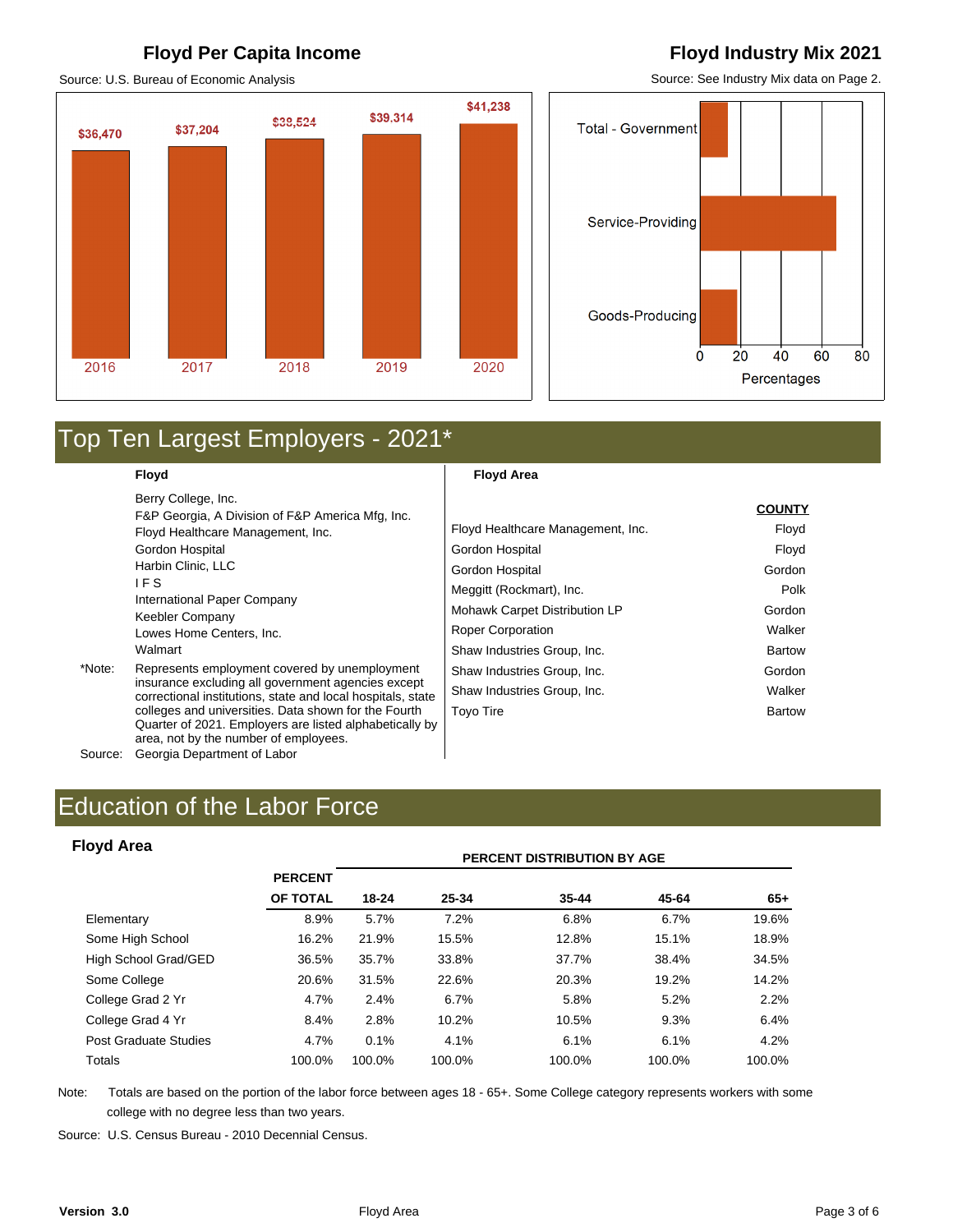# High School Graduates - 2021

|                   | <b>PUBLIC</b><br><b>SCHOOLS</b> | <b>PRIVATE</b><br><b>SCHOOLS*</b> | <b>TOTAL</b> |
|-------------------|---------------------------------|-----------------------------------|--------------|
| <b>Bartow</b>     | 1,193                           | $\overline{\phantom{m}}$          | 1,193        |
| Chattooga         | 204                             | $\overline{\phantom{m}}$          | 204          |
| Floyd             | 1,049                           | $\overline{\phantom{m}}$          | 1,049        |
| Gordon            | 693                             | $\overline{\phantom{m}}$          | 693          |
| Polk              | 485                             | --                                | 485          |
| Walker            | 624                             | --                                | 624          |
| <b>Floyd Area</b> | 4,248                           | $- -$                             | 4,248        |



Note: Public schools include city as well as county schools systems.

\* Private schools data is not available for 2021 from Georgia Independent School Association.

Source: The Governor's Office of Student Achievement of Georgia.

## Colleges and Universities

#### **Floyd Area**

#### **Floyd**

|      | <b>Berry College</b>                                                                            | www.berry.edu                                     |
|------|-------------------------------------------------------------------------------------------------|---------------------------------------------------|
|      | Aviation Training Center (Satellite campus of Georgia Northwestern<br><b>Technical College)</b> | www.gntc.edu                                      |
|      | Georgia Northwestern Technical College                                                          | www.gntc.edu                                      |
|      | Georgia Highlands College                                                                       | www.highlands.edu                                 |
|      | <b>Shorter University</b>                                                                       | www.shorter.edu                                   |
|      | <b>Bartow</b>                                                                                   |                                                   |
|      | North Metro Campus (Satellite campus of Chattahoochee Technical<br>College)                     | www.chattahoocheetech.edu                         |
|      | Georgia Highlands College (Heritage Hall Campus)                                                | www.highlands.edu/campus-locations/heritage-hall/ |
|      | Walker                                                                                          |                                                   |
|      | <b>Covenant College</b>                                                                         | www.covenant.edu                                  |
|      | Walker County Campus (Satellite campus of Georgia Northwestern<br><b>Technical College)</b>     | www.gntc.edu                                      |
|      | Gordon                                                                                          |                                                   |
|      | Gordon County Campus (Satellite campus of Georgia Northwestern<br><b>Technical College)</b>     | www.gntc.edu                                      |
| Polk |                                                                                                 |                                                   |
|      | Polk County Campus (Satellite campus of Georgia Northwestern Technical www.gntc.edu<br>College) |                                                   |

Note: The colleges and universities listed include public and private institutions. This list is updated periodically as information becomes available.

Source: Integrated Postsecondary Education Data System (IPEDS).

# Technical College Graduates - 2021\*

| <b>PROGRAMS</b>                                                       | <b>TOTAL GRADUATES</b><br><b>PERCENT CHANGE</b> |      |      |           |           |
|-----------------------------------------------------------------------|-------------------------------------------------|------|------|-----------|-----------|
|                                                                       | 2019                                            | 2020 | 2021 | 2019-2020 | 2020-2021 |
| Accounting Technology/Technician and Bookkeeping°                     | 159                                             | 193  | 201  | 21.4      | 4.1       |
| Administrative Assistant and Secretarial Science, General             | 51                                              | 56   | 49   | 9.8       | $-12.5$   |
| Aircraft Powerplant Technology/Technician <sup>°</sup>                | 15                                              | 24   | 28   | 60.0      | 16.7      |
| Airframe Mechanics and Aircraft Maintenance<br>Technology/Technician° | 2                                               | 22   | 17   | 1000.0    | $-22.7$   |
| Allied Health and Medical Assisting Services, Other <sup>®</sup>      | 15                                              | 12   | 9    | $-20.0$   | $-25.0$   |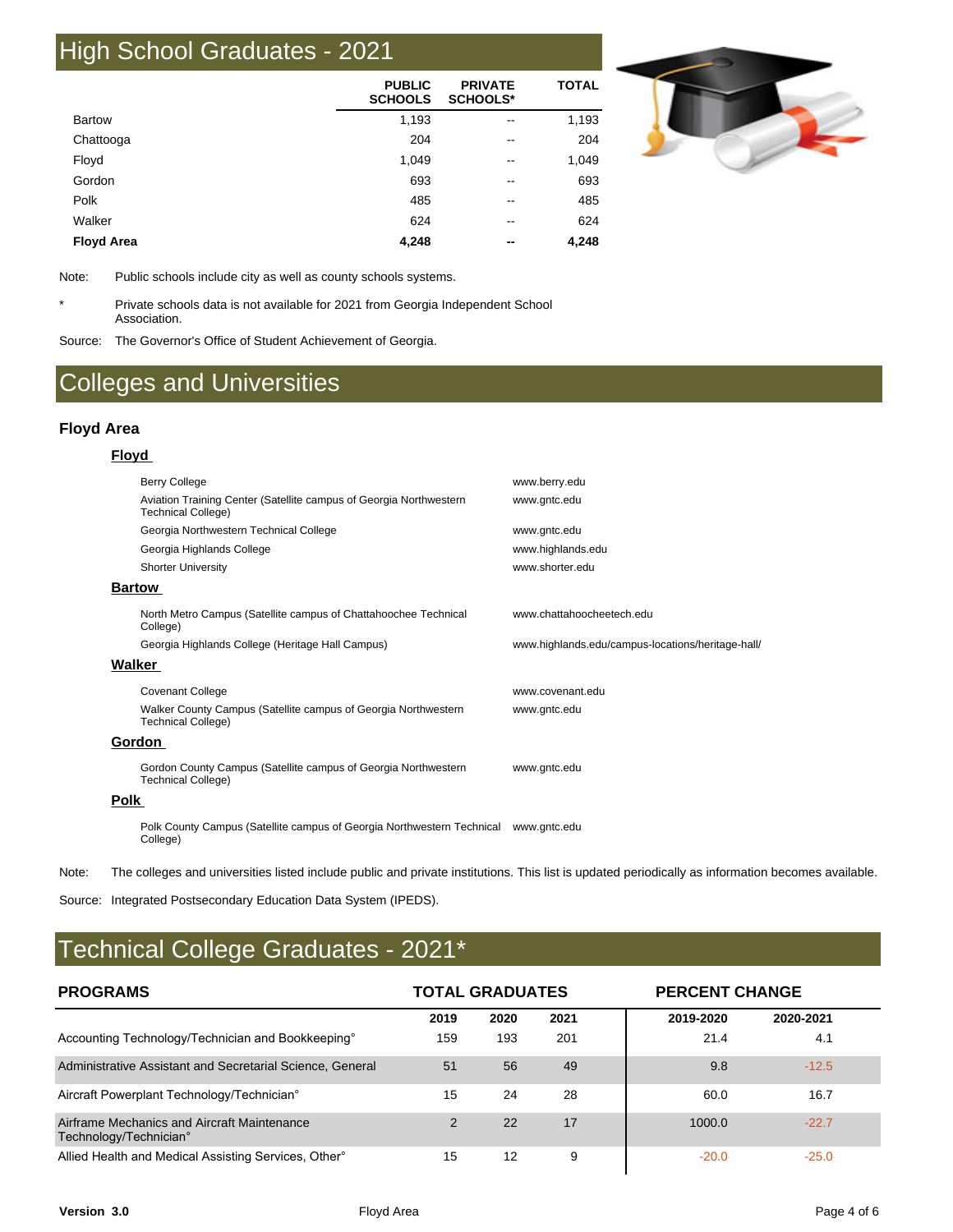# Technical College Graduates - 2021\*

| <b>PROGRAMS</b>                                                                     | <b>TOTAL GRADUATES</b> |                |              |           | <b>PERCENT CHANGE</b> |  |  |
|-------------------------------------------------------------------------------------|------------------------|----------------|--------------|-----------|-----------------------|--|--|
|                                                                                     | 2019                   | 2020           | 2021         | 2019-2020 | 2020-2021             |  |  |
| Autobody/Collision and Repair Technology/Technician°                                | 18                     | 33             | 14           | 83.3      | $-57.6$               |  |  |
| Automobile/Automotive Mechanics Technology/Technician°                              | 159                    | 136            | 164          | $-14.5$   | 20.6                  |  |  |
| Business Administration and Management, General <sup>®</sup>                        | 387                    | 304            | 340          | $-21.4$   | 11.8                  |  |  |
| Cardiovascular Technology/Technologist                                              | 10                     | 8              | 7            | $-20.0$   | $-12.5$               |  |  |
| Child Care and Support Services Management°                                         | 41                     | $\overline{7}$ | 14           | $-82.9$   | 100.0                 |  |  |
| Child Care Provider/Assistant°                                                      | 171                    | 127            | 115          | $-25.7$   | $-9.4$                |  |  |
| Computer and Information Systems Security/Information<br>Assurance°                 | 6                      | $\overline{7}$ | 12           | 16.7      | 71.4                  |  |  |
| Computer Installation and Repair Technology/Technician°                             | 95                     | 66             | 61           | $-30.5$   | $-7.6$                |  |  |
| Cosmetology/Cosmetologist, General <sup>o</sup>                                     | 194                    | 319            | 330          | 64.4      | 3.4                   |  |  |
| Criminal Justice/Police Science°                                                    | 4                      | 13             | 14           | 225.0     | 7.7                   |  |  |
| Criminal Justice/Safety Studies°                                                    | 30                     | 76             | 87           | 153.3     | 14.5                  |  |  |
| <b>Culinary Arts/Chef Training</b>                                                  | 6                      | 4              | 12           | $-33.3$   | 200.0                 |  |  |
| Customer Service Support/Call Center/Teleservice Operation                          | 10                     | 12             | 3            | 20.0      | $-75.0$               |  |  |
| Data Entry/Microcomputer Applications, General <sup>o</sup>                         | 156                    | 101            | 12           | $-35.3$   | $-88.1$               |  |  |
| Data Processing and Data Processing<br>Technology/Technician°                       | 74                     | 70             | 35           | $-5.4$    | $-50.0$               |  |  |
| Dental Assisting/Assistant                                                          | 14                     | $\mathbf{1}$   | 27           | $-92.9$   | 2600.0                |  |  |
| Diagnostic Medical Sonography/Sonographer and<br><b>Ultrasound Technician</b>       | 15                     | 18             | 19           | 20.0      | 5.6                   |  |  |
| Drafting and Design Technology/Technician, General°                                 | $\overline{2}$         | 10             | $\mathbf{1}$ | 400.0     | $-90.0$               |  |  |
| Early Childhood Education and Teaching                                              | 72                     | 84             | 50           | 16.7      | $-40.5$               |  |  |
| Electrical/Electronics Equipment Installation and Repair,<br>General <sup>°</sup>   | 39                     | 18             | 3            | $-53.8$   | $-83.3$               |  |  |
| Electrician°                                                                        | 44                     | 103            | 93           | 134.1     | $-9.7$                |  |  |
| Emergency Medical Technology/Technician (EMT<br>Paramedic)°                         | 112                    | 15             | 107          | $-86.6$   | 613.3                 |  |  |
| Entrepreneurship/Entrepreneurial Studies°                                           | $\mathbf{1}$           | 2              | 3            | 100.0     | 50.0                  |  |  |
| Food Preparation/Professional Cooking/Kitchen Assistant°                            | 24                     | 38             | 35           | 58.3      | $-7.9$                |  |  |
| Health Information/Medical Records Technology/Technician°                           | 25                     | 50             | 83           | 100.0     | 66.0                  |  |  |
| Health Services/Allied Health/Health Sciences, General®                             | 147                    | 91             | 87           | $-38.1$   | $-4.4$                |  |  |
| Heating, Air Conditioning, Ventilation and Refrigeration<br>Maintenance Technology/ | 10                     | 16             | 12           | 60.0      | $-25.0$               |  |  |
| Human Resources Management/Personnel Administration,<br>General <sup>o</sup>        | 72                     | 71             | 80           | $-1.4$    | 12.7                  |  |  |
| Industrial Mechanics and Maintenance Technology°                                    | 599                    | 559            | 834          | $-6.7$    | 49.2                  |  |  |
| Instrumentation Technology/Technician°                                              | 62                     | 68             | 87           | 9.7       | 27.9                  |  |  |
| Licensed Practical/Vocational Nurse Training                                        | 57                     | 48             | 35           | $-15.8$   | $-27.1$               |  |  |
| Logistics and Materials Management°                                                 | 46                     | 77             | 66           | 67.4      | $-14.3$               |  |  |
| Machine Shop Technology/Assistant°                                                  | 39                     | 52             | 21           | 33.3      | $-59.6$               |  |  |
| Mammography Technician/Technology°                                                  | 2                      | 2              | 1            | 0.0       | $-50.0$               |  |  |
| Marketing/Marketing Management, General                                             | 19                     | 12             | 10           | $-36.8$   | $-16.7$               |  |  |
| Mechanical Drafting and Mechanical Drafting CAD/CADD°                               | 1                      | 6              | $\mathbf{1}$ | 500.0     | $-83.3$               |  |  |